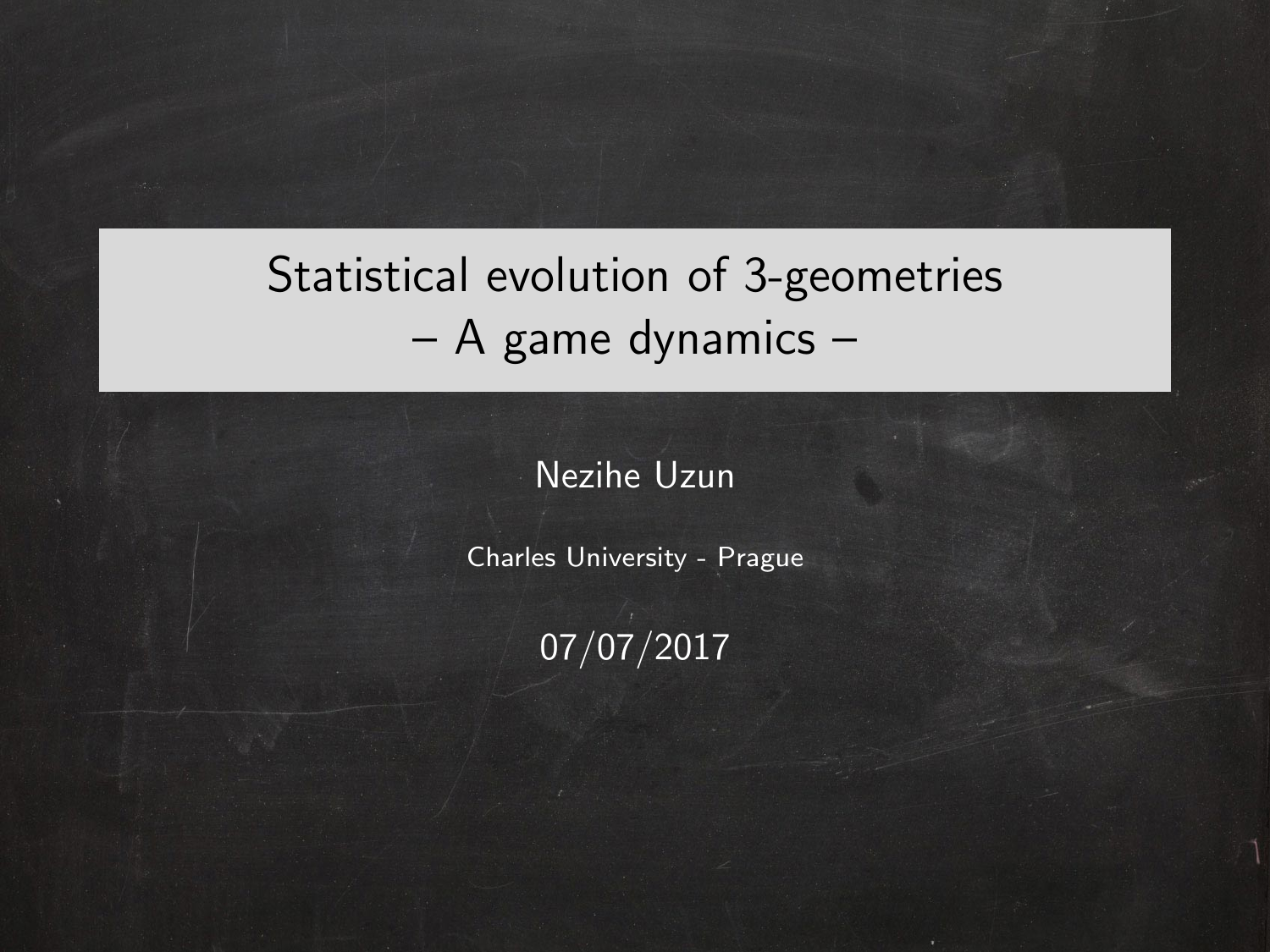## What?



http://chandra.harvard.edu/chronicle/0408/darkenergy/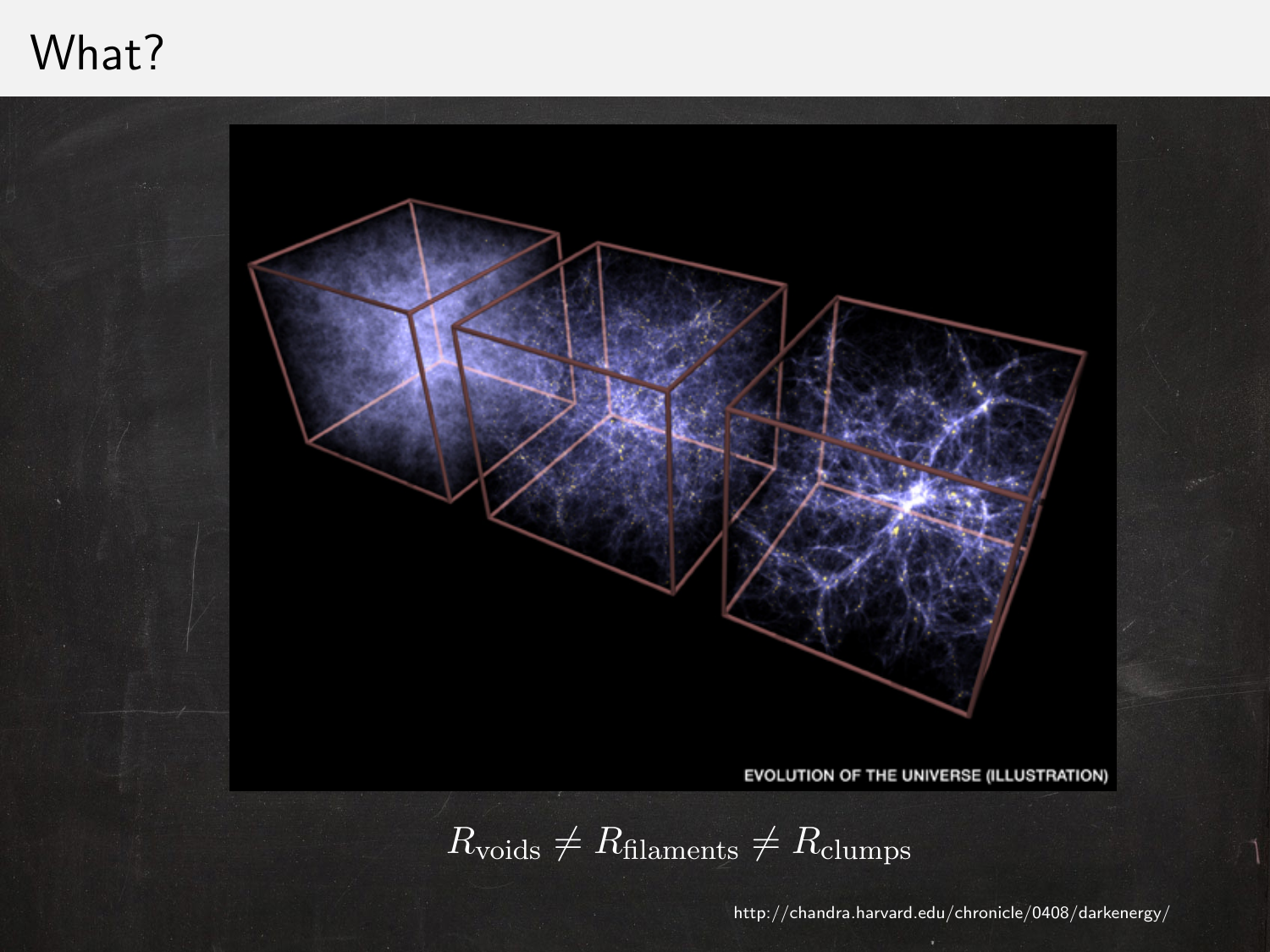# What?

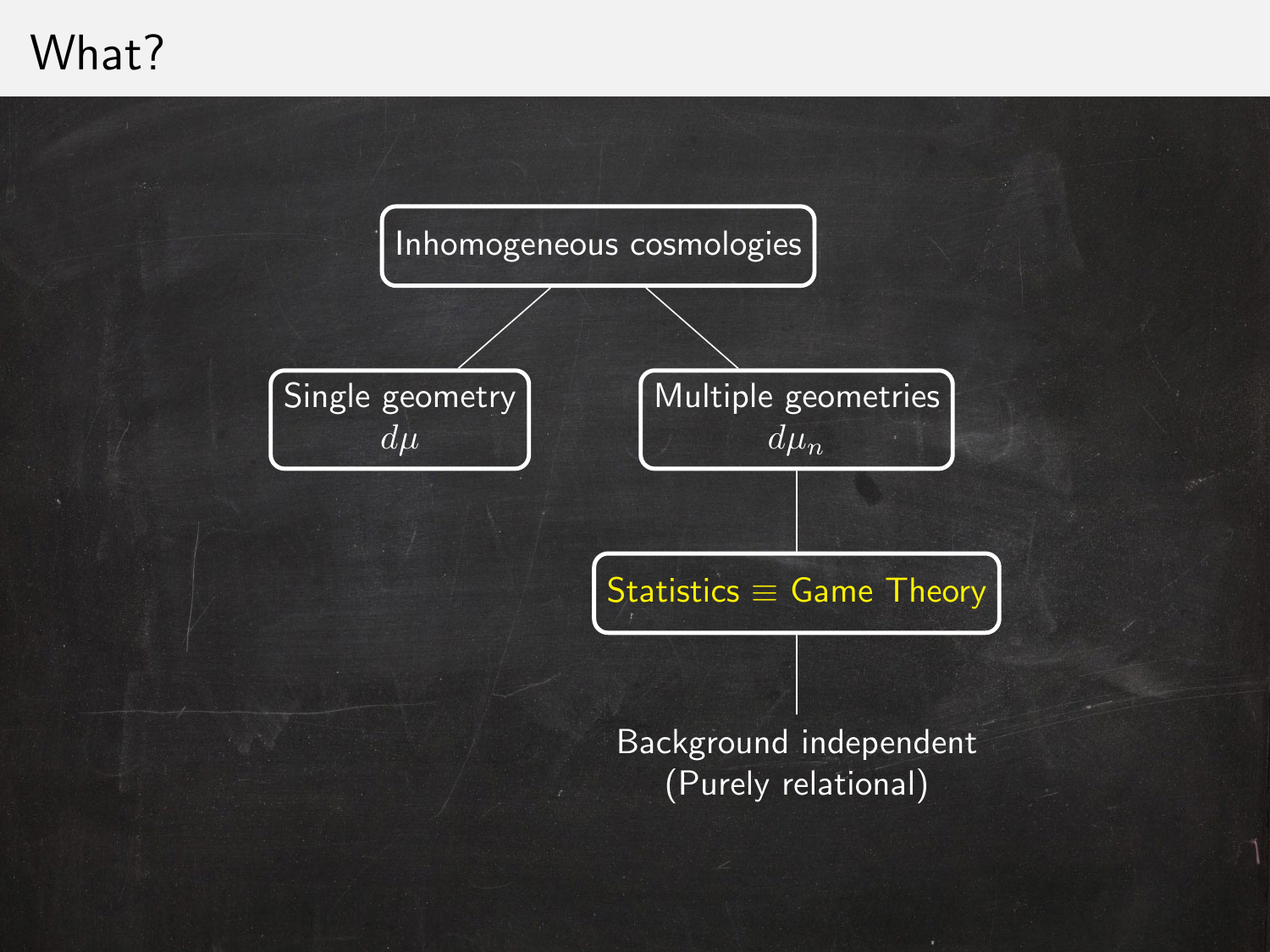# An analogy

#### Ecology

- $\blacktriangleright$  Species
- $\blacktriangleright$  Population proportions
- $\blacktriangleright$  Population evolution
- $\blacktriangleright$  Replicator equation

General relativity

- $\blacktriangleright$  Spatial curv. types
- $\triangleright$  Volume proportions
- $\triangleright$  Volume evolution
- $\blacktriangleright$  Evol. volume fractions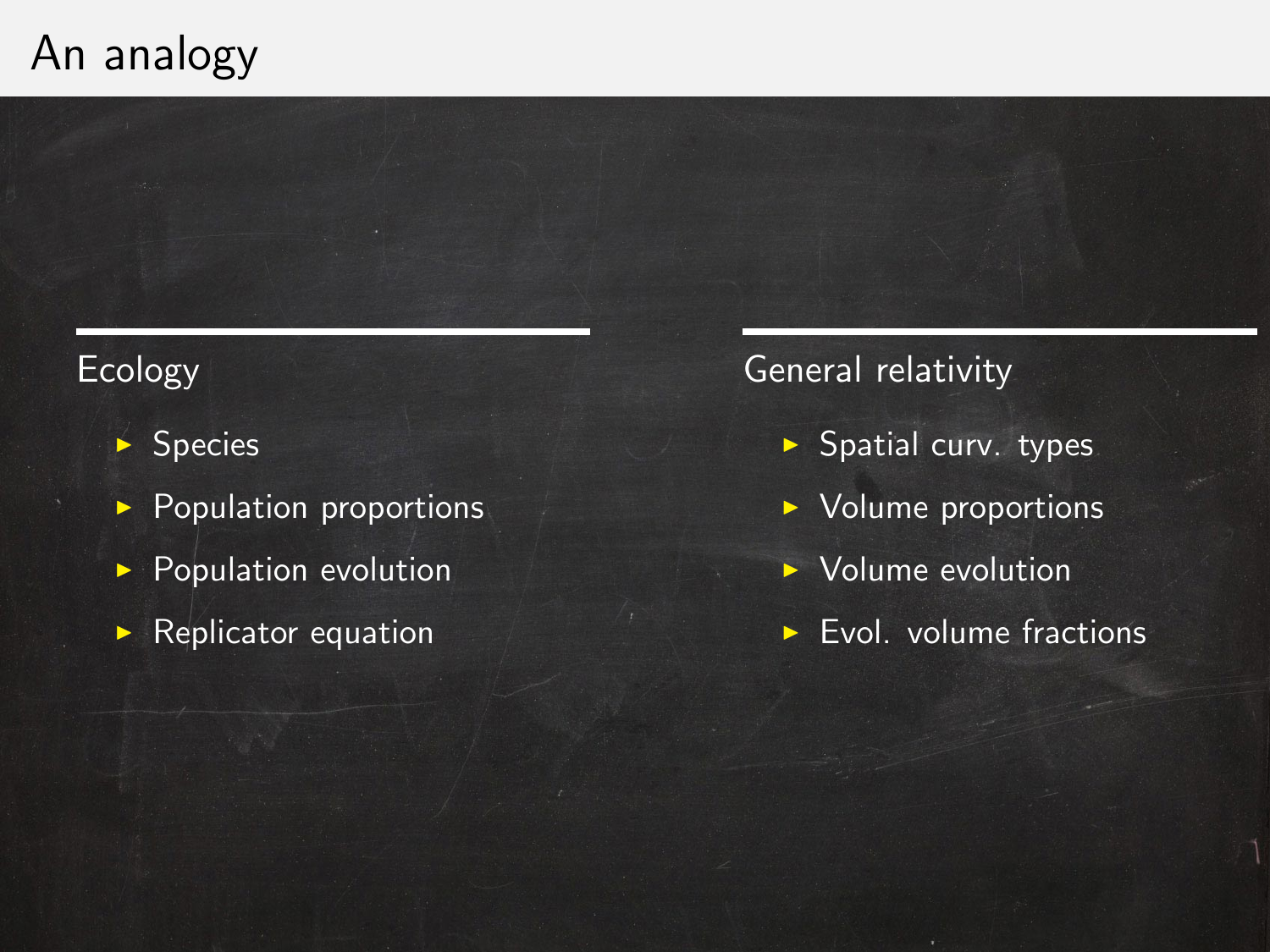# An analogy

#### Ecology

- $\blacktriangleright$  Species
- $\blacktriangleright$  Population proportions
- **Population evolution**
- $\blacktriangleright$  Replicator equation

General relativity

- $\blacktriangleright$  Spatial curv. types
- $\triangleright$  Volume proportions
- $\triangleright$  Volume evolution
- $\blacktriangleright$  Evol. probabilities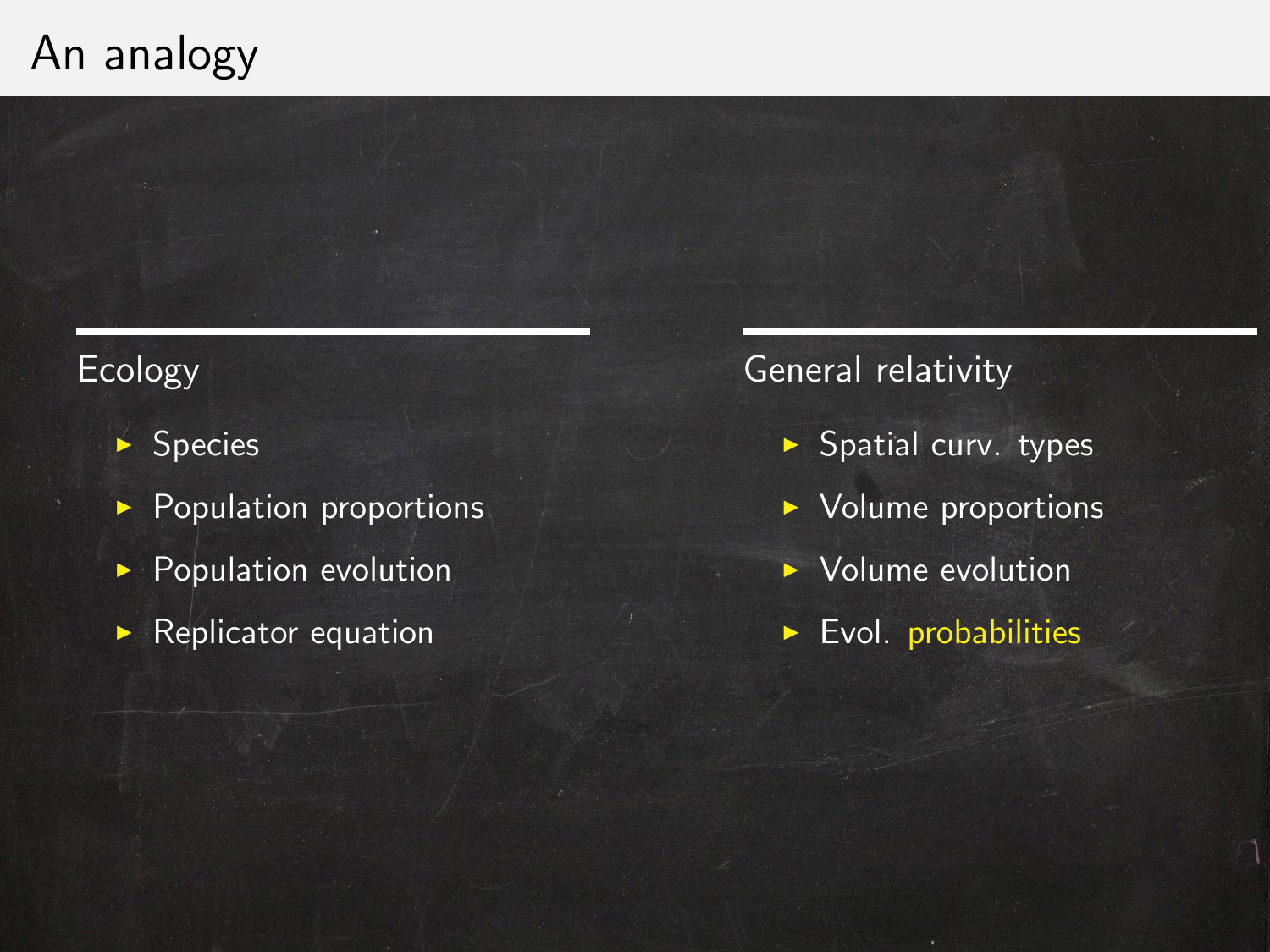# Ecology

- $\triangleright$  n: species index
- $\blacktriangleright$   $N_n$ : nbr. of individuals
- $\blacktriangleright$  Total nbr.

$$
N_T = \sum_n N_n
$$

 $\blacktriangleright$  Population proportions

$$
p_n = \frac{N_n}{N_T}
$$

 $\blacktriangleright$  Population evolution

$$
\frac{dN_n}{dt} = f_n(.)N_n
$$

 $\blacktriangleright$  Replicator equation

$$
\frac{dp_n}{dt} = \left(f_n - \bar{f}\right)p_n, \quad \bar{f} = \sum_m f_m p_m
$$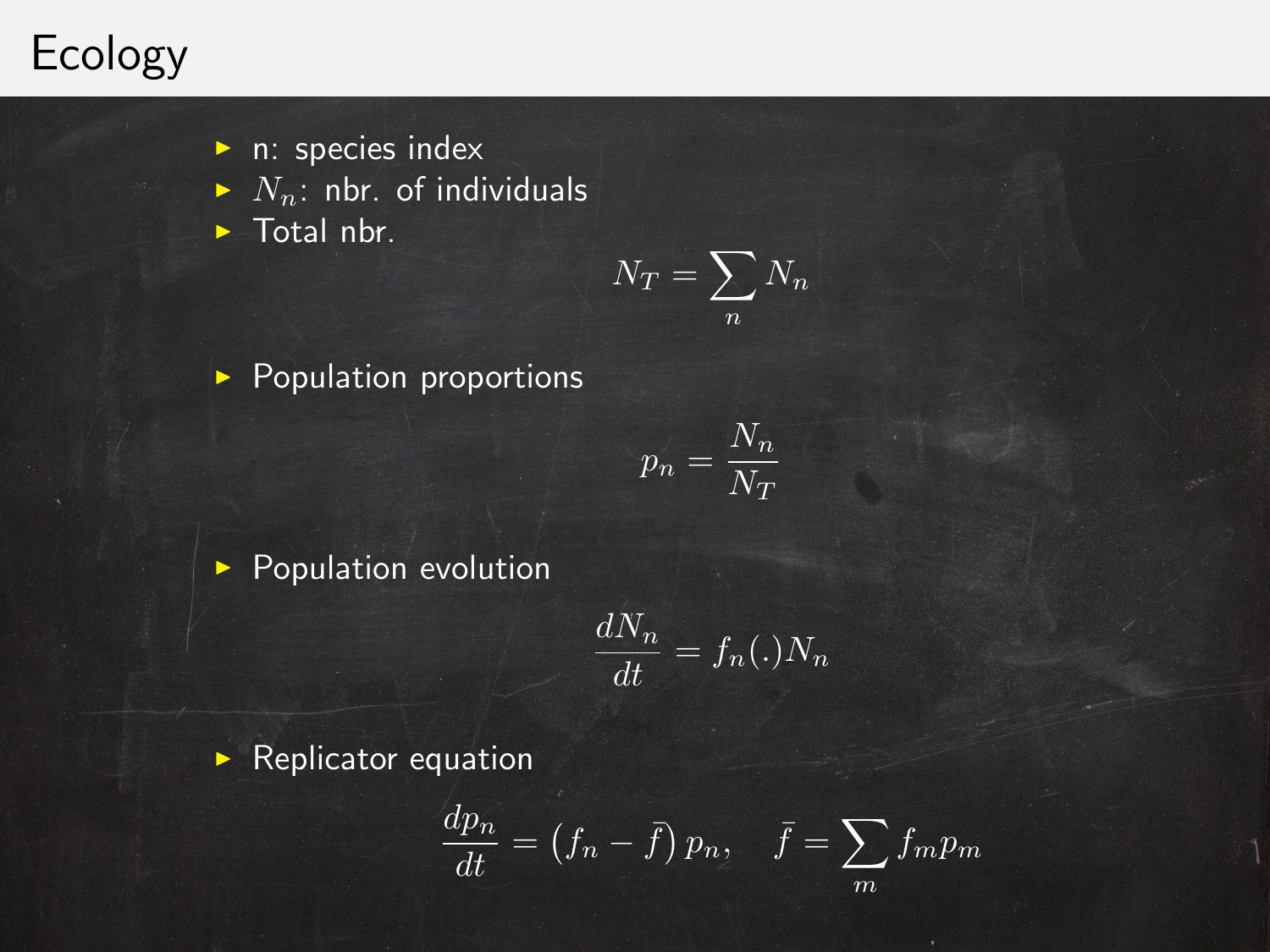# **Cosmology**



 $ds_n^2 = -\alpha_n^2 dt_n^2 + h_{\mu\nu}^n (dx_n^{\mu} + \beta_n^{\mu} dt_n) (dx_n^{\nu} + \beta_n^{\nu} dt_n)$ .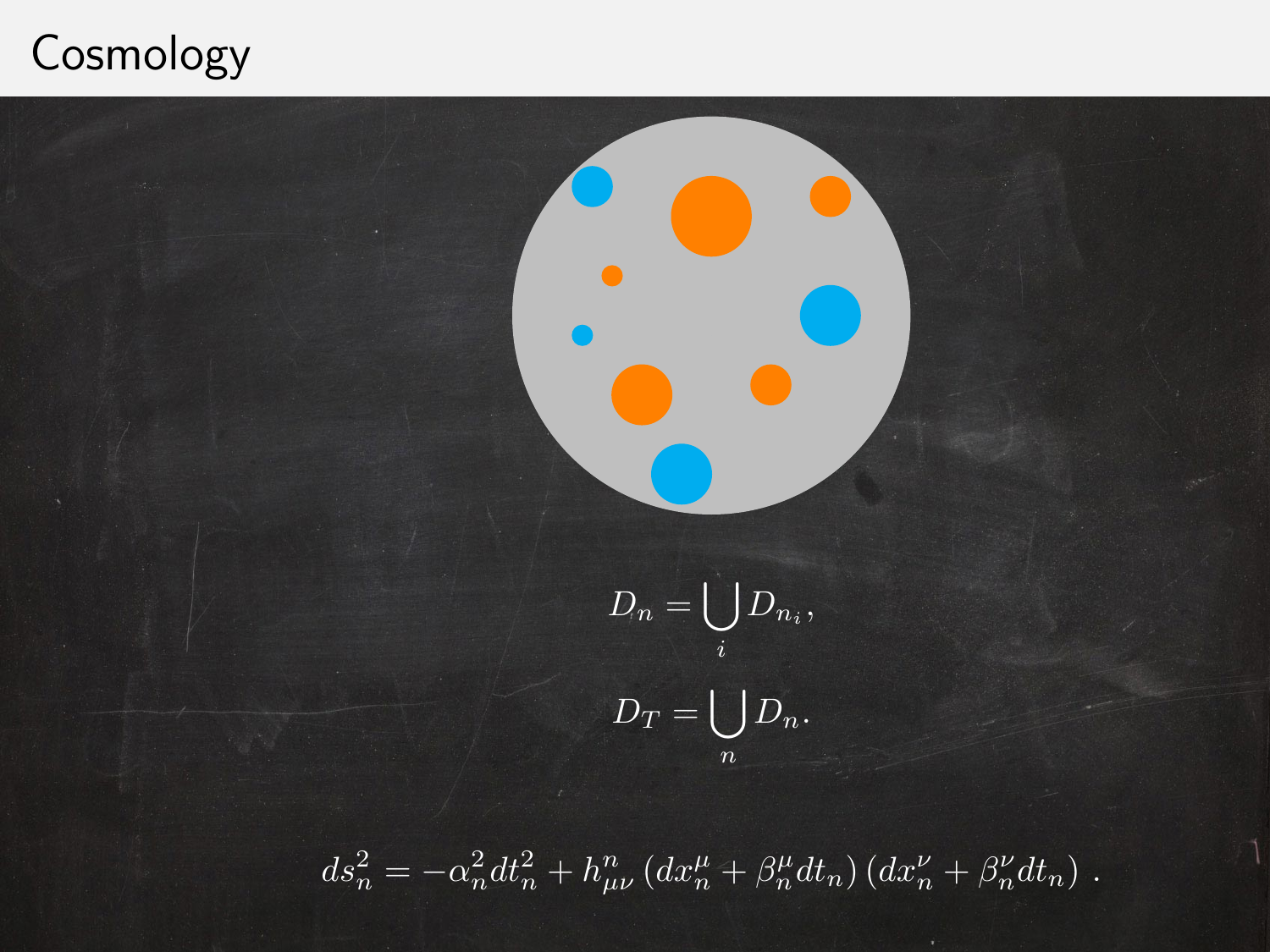## How?

 $\partial ln\sqrt{h_n}$  $rac{n\sqrt{n_n}}{\partial t_n} = -\alpha_n K_n + D_\mu^n \beta_n^\mu = f_n$  (evol. 3 – metric)  $\sum$ i  $\overline{z}$  $D_{n_i}$  $\partial \sqrt{h_n}$  $\frac{\partial u_n}{\partial t_n}d^3x_n=\sum_i$ i Z  $D_{n_i}$  $f_n\sqrt{h_n}d^3x_n.$  $\partial V_n$  $\frac{\partial f_n}{\partial t_n} = \langle f_n \rangle V_n, \quad \langle f_n \rangle =$  $\sum$ i  $\int_{D_{n_i}} f_n \sqrt{h_n} d^3x_n$  $V_n$  $\sqrt{ }$  $\left(\frac{d\tau_n}{\tau_n}\right) = \underbrace{\alpha_n}_{\text{int.}}$  $dt_n = \frac{1}{n} \epsilon_n$  $ext.$ dt  $\setminus$  $\Bigg\}, \frac{\alpha_n dt_n}{\alpha_m dt_n}$  $\frac{\alpha_n dt_n}{\alpha_m dt_m} = \frac{\epsilon_n$ dt  $\epsilon_m$ dt  $\frac{\partial V_n}{\partial t} = \braket{F_n}{V_n}, \,\, \braket{F_n} = \frac{\epsilon_n}{\alpha_n}$  $\frac{\partial n}{\partial n} \langle f_n \rangle \to \text{Fitness}$  $\alpha$ <sub>−</sub>  $\alpha_0$  $\epsilon_-, \epsilon_0$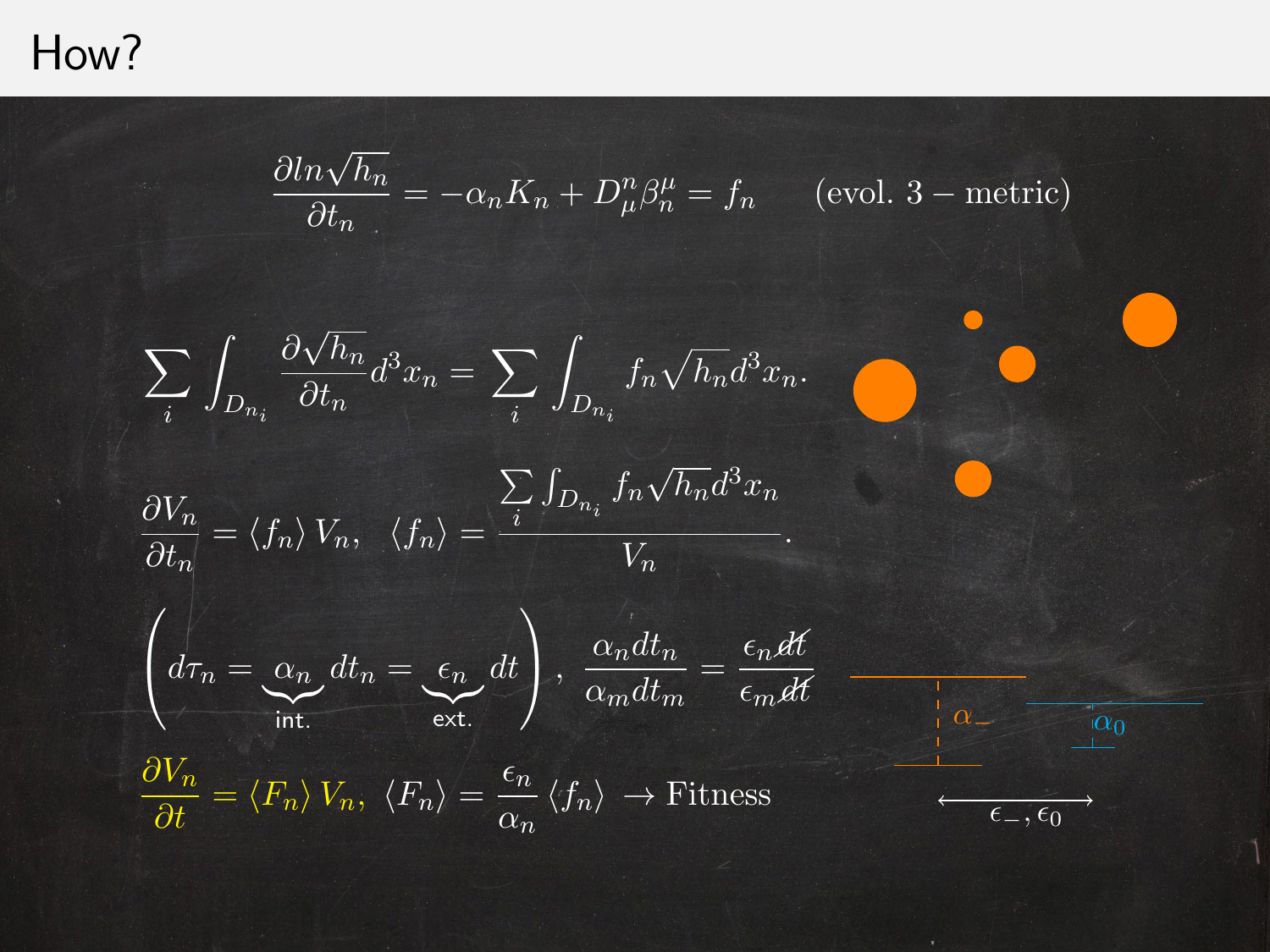# How?

#### Volume evolution

$$
\frac{\partial V_n}{\partial t} = \langle F_n \rangle V_n, \qquad p_n = \frac{V_n}{\sum_{m=1}^{N} V_m}
$$

$$
\langle F \rangle = \sum_{m} \langle F_{m} \rangle p_{m}
$$

Replicator equation

 $rac{\partial p_n}{\partial t}$  $=\left(\langle F_n\rangle - \langle F\rangle\right) p_n$ 

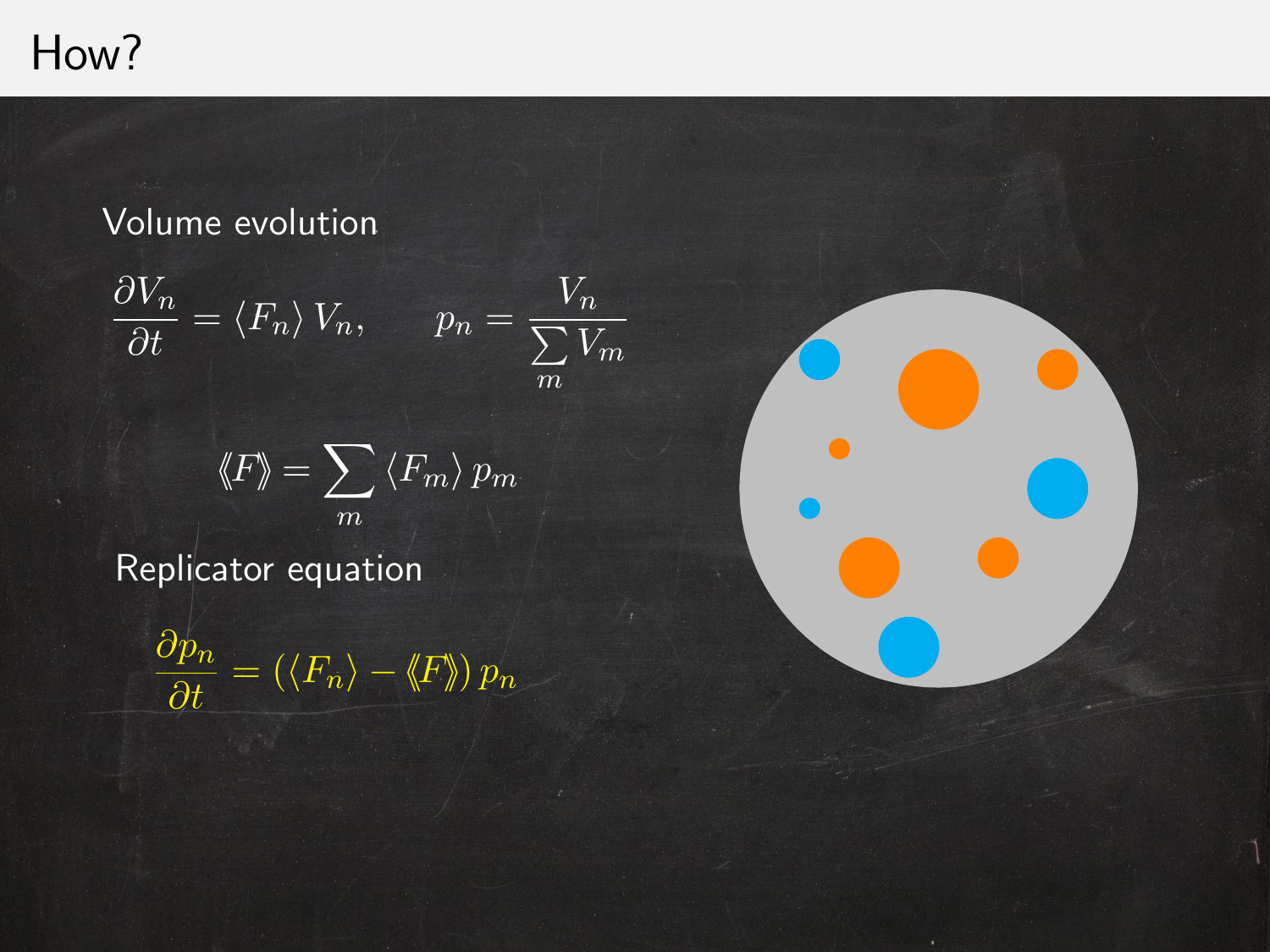## Game theory and Replicator eq.

 $\blacktriangleright$  Payoff matrix - Fitness

$$
F_n = \sum_r \pi_{nr} p_r.
$$

▶ Rock-Paper-Scissors



$$
F_{Rock} = 0 \times \frac{1}{3} + (-1) \times \frac{1}{3} + (+1) \times \frac{1}{3}
$$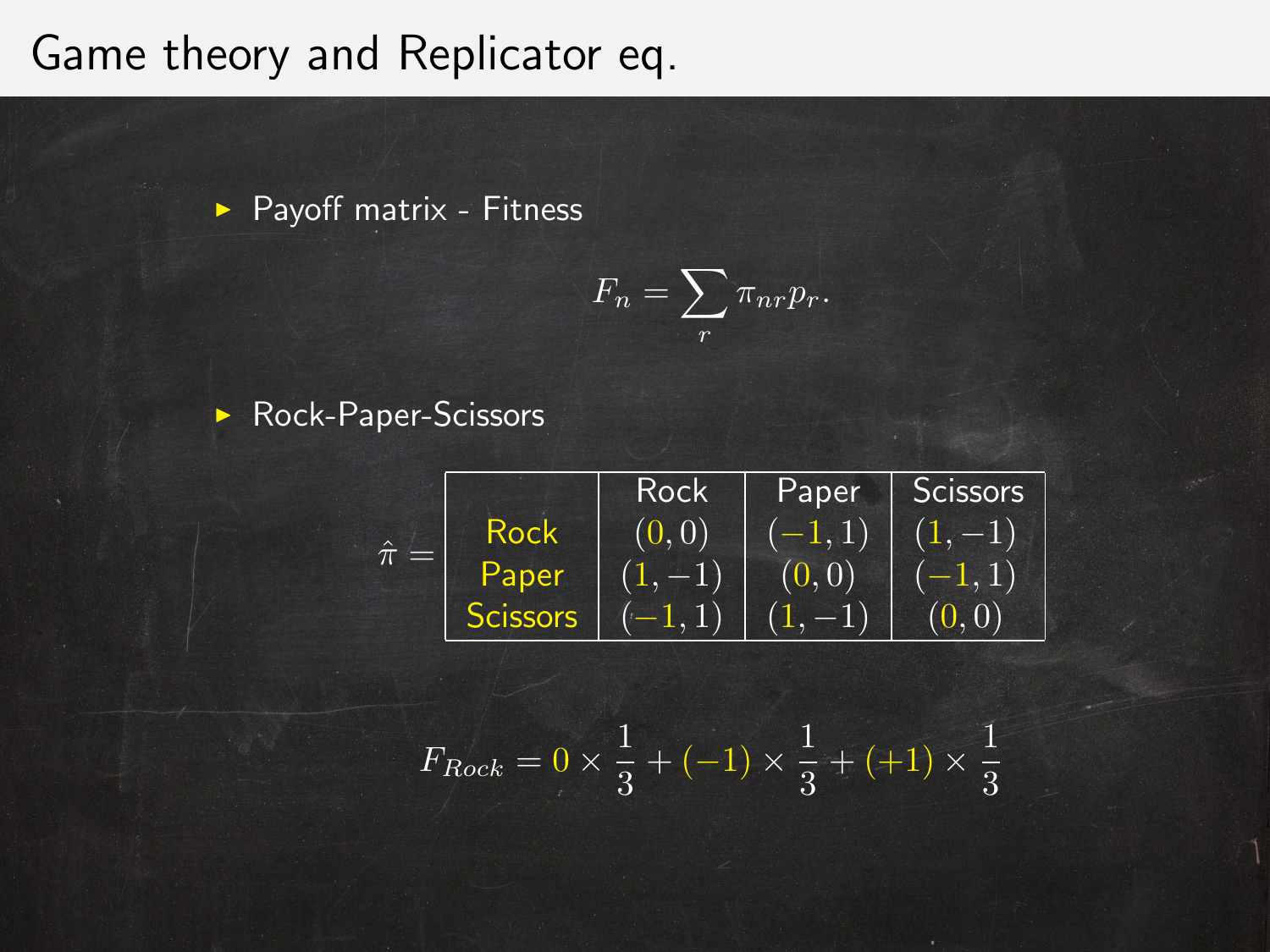# Nash equilibrium and ESS

► Nash equil.  $\rightarrow$  Max payoff  $\forall i, j$ 

 $\triangleright$  Evol. stable strategy  $\rightarrow$  Fixed points

 $\triangleright$  GR

$$
\frac{\partial p_n}{\partial t} = (\langle F_n \rangle - \langle F_n \rangle) p_n = 0
$$

$$
\langle F_n \rangle = \langle F \rangle \rightarrow F_- = F_0 = F_+
$$

"Geometric statistical homogeneity"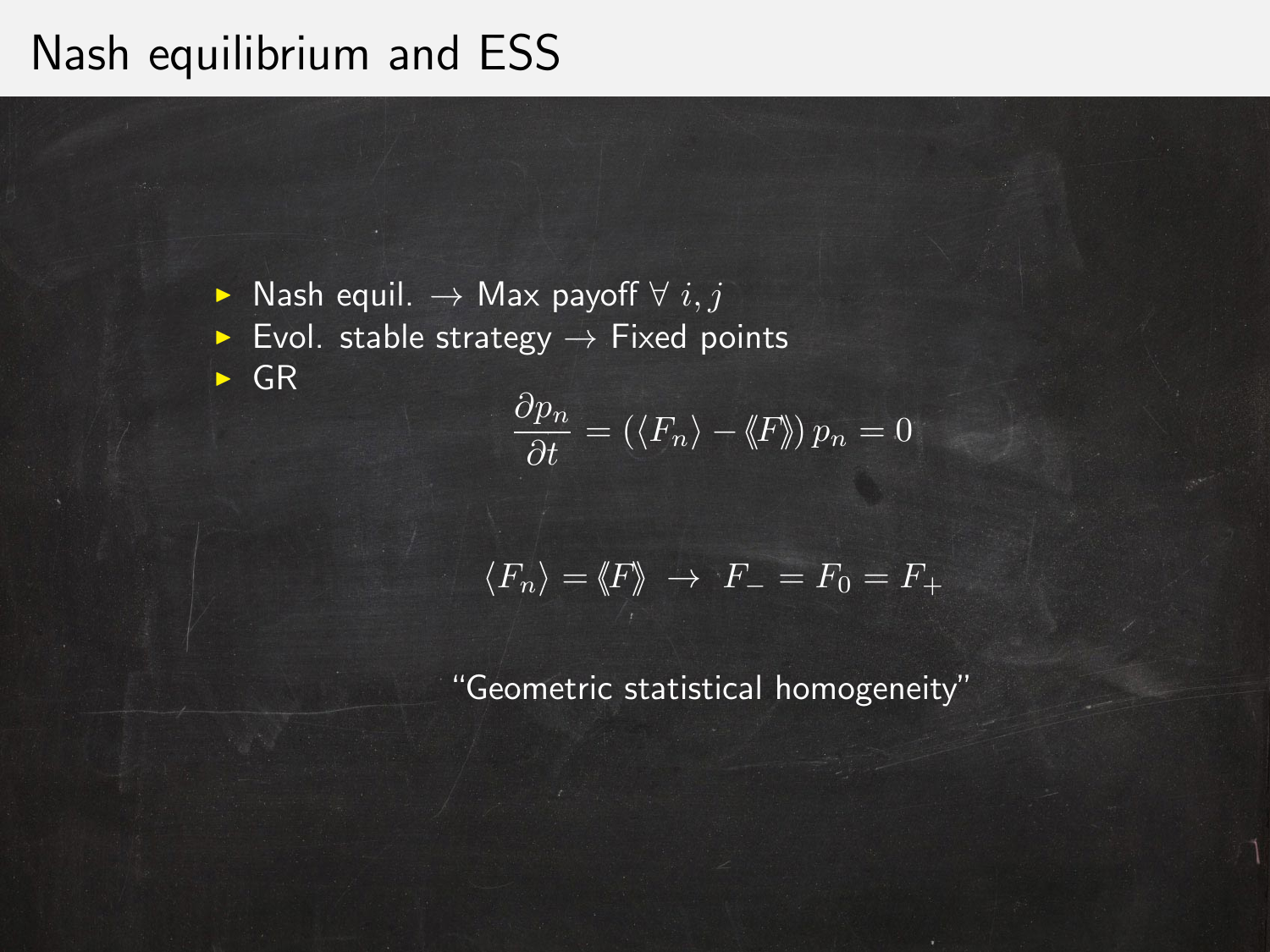## Example: Timescape

n : walls, voids.

$$
\alpha_n = 1, \ \beta_n = 0, \ t \to \bar{t}, \ \epsilon_n = \{1/\gamma_w, 1/\gamma_v\}
$$

For voids,

$$
\langle F_v \rangle = H_v(\bar{t}) = \frac{1}{a_v} \frac{da_v}{\gamma_v d\tau_v}
$$

$$
\langle F \rangle = \bar{H} = p_v H_v + p_w H_w
$$

$$
\frac{\partial p_v}{\partial \bar{t}} = \frac{dp_v}{d\bar{t}} = 3p_v p_w (H_v - H_w)
$$

 $dp_v$  $\frac{dPv}{d\bar{t}} = 0 \to H_v = H_w \to \text{Uniform Hubble flow!}$ 

Non − autonomous system!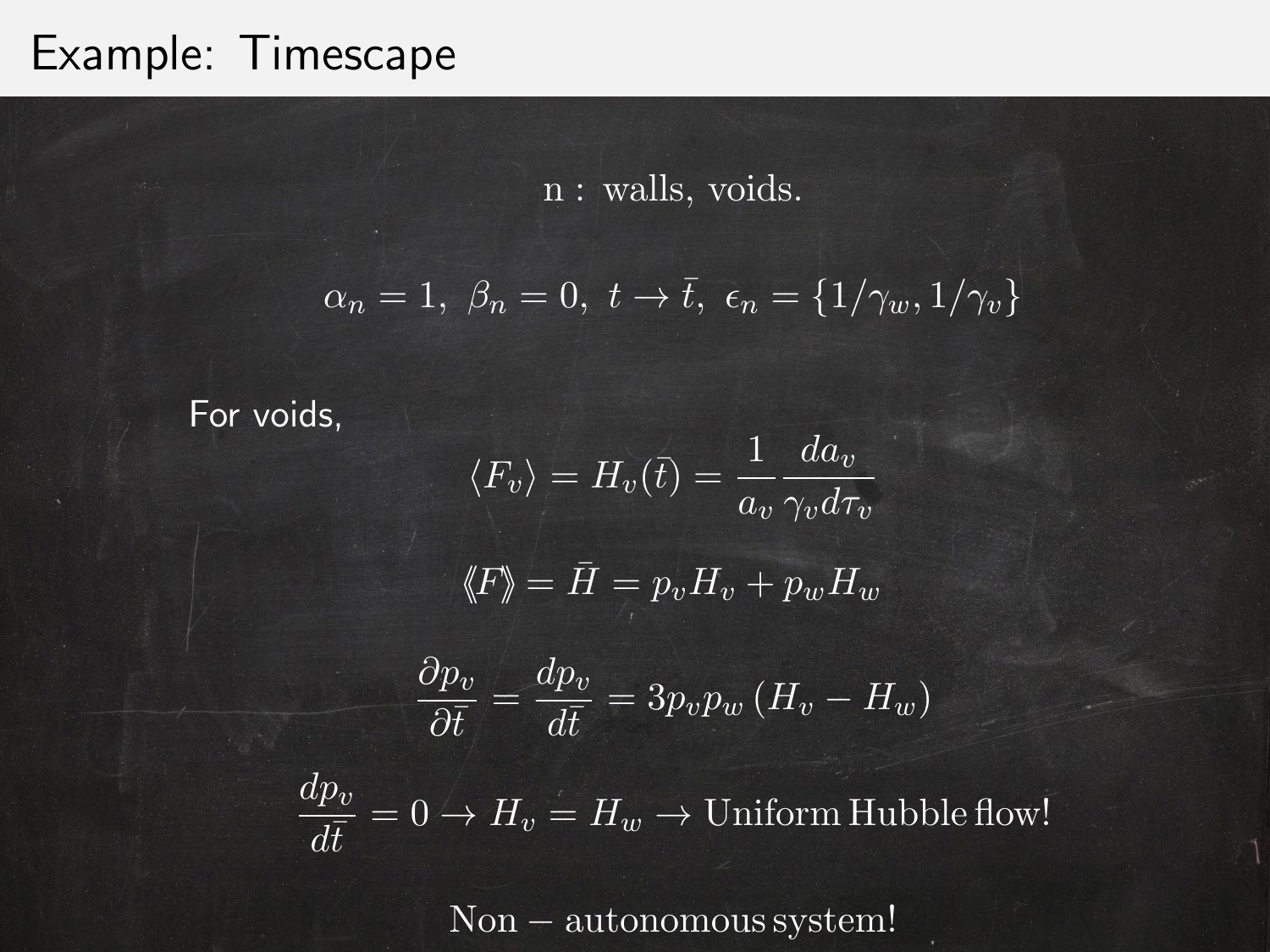## Relative information entropy

Kullback-Leibler divergence

$$
D_{KL}(p^*||p) = \sum_{n=1} p_n(t^*) \ln\left(\frac{p_n(t^*)}{p_n(t)}\right).
$$

$$
\frac{dD_{KL}\left(p^*||p\right)}{dt} < 0
$$

Lyapunov function

$$
D_{KL}\left(p^*||p\right)\Big|_{t^*} = 0
$$

(Relative "relative" information)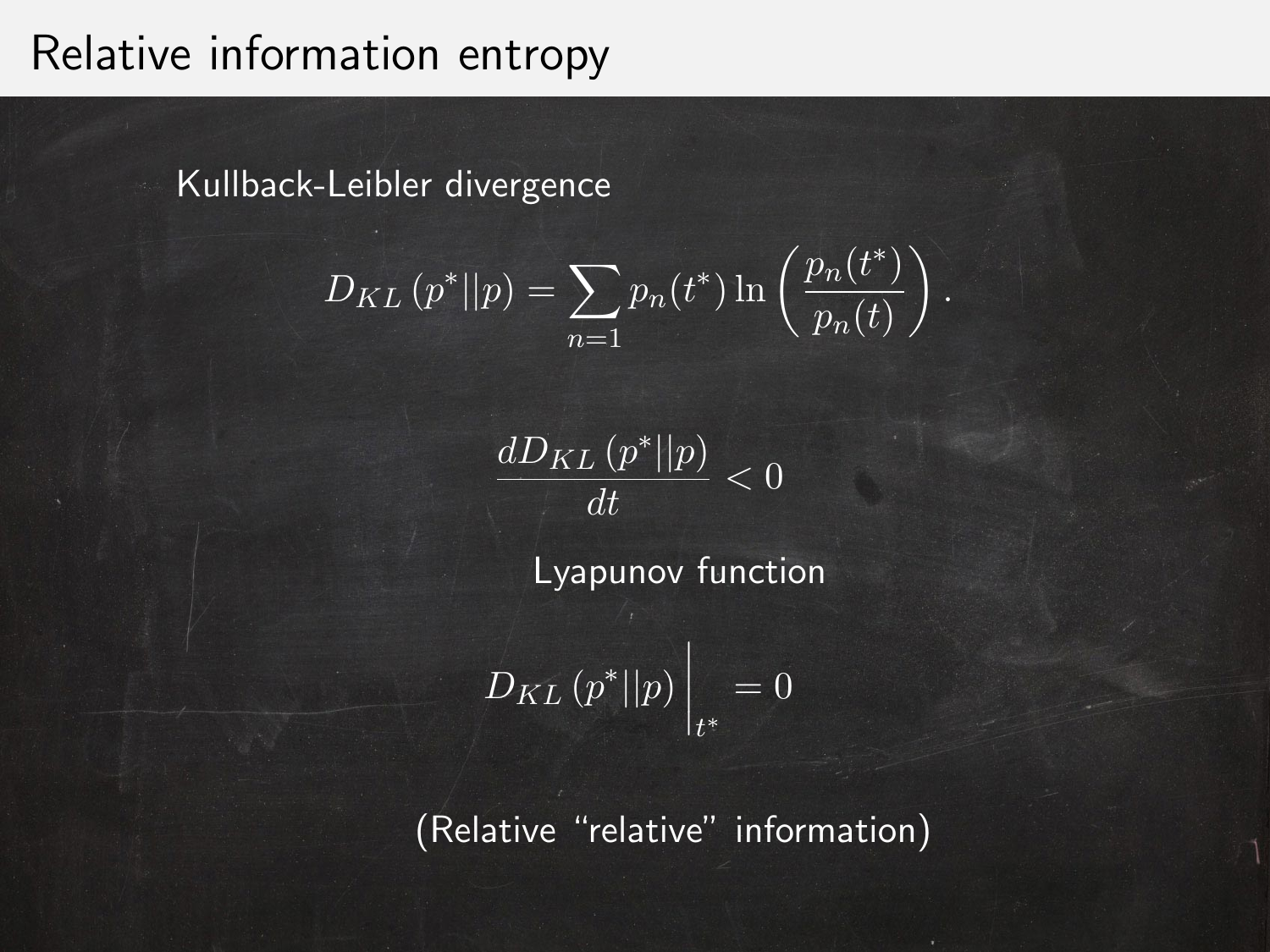## Information entropy

$$
D_{KL}(p^*||p) = -\underbrace{\left(-\sum_n p_n(t)\ln p_n(t)\right)}_{\text{Self/Gibbs/Shannon entropy}}\Bigg|_{t=t^*} + \underbrace{\left(-\sum_n p_n(t^*)\ln p_n(t)\right)}_{\text{Cross entropy}}
$$

$$
S = -\sum_{n} p_n(t) \ln p_n(t)
$$

$$
\frac{\partial S}{\partial t}\Big|_{t^*} = 0 \rightarrow S_{\text{max}}
$$

Fixed points  $\rightarrow$  Geometric statis. homogeneity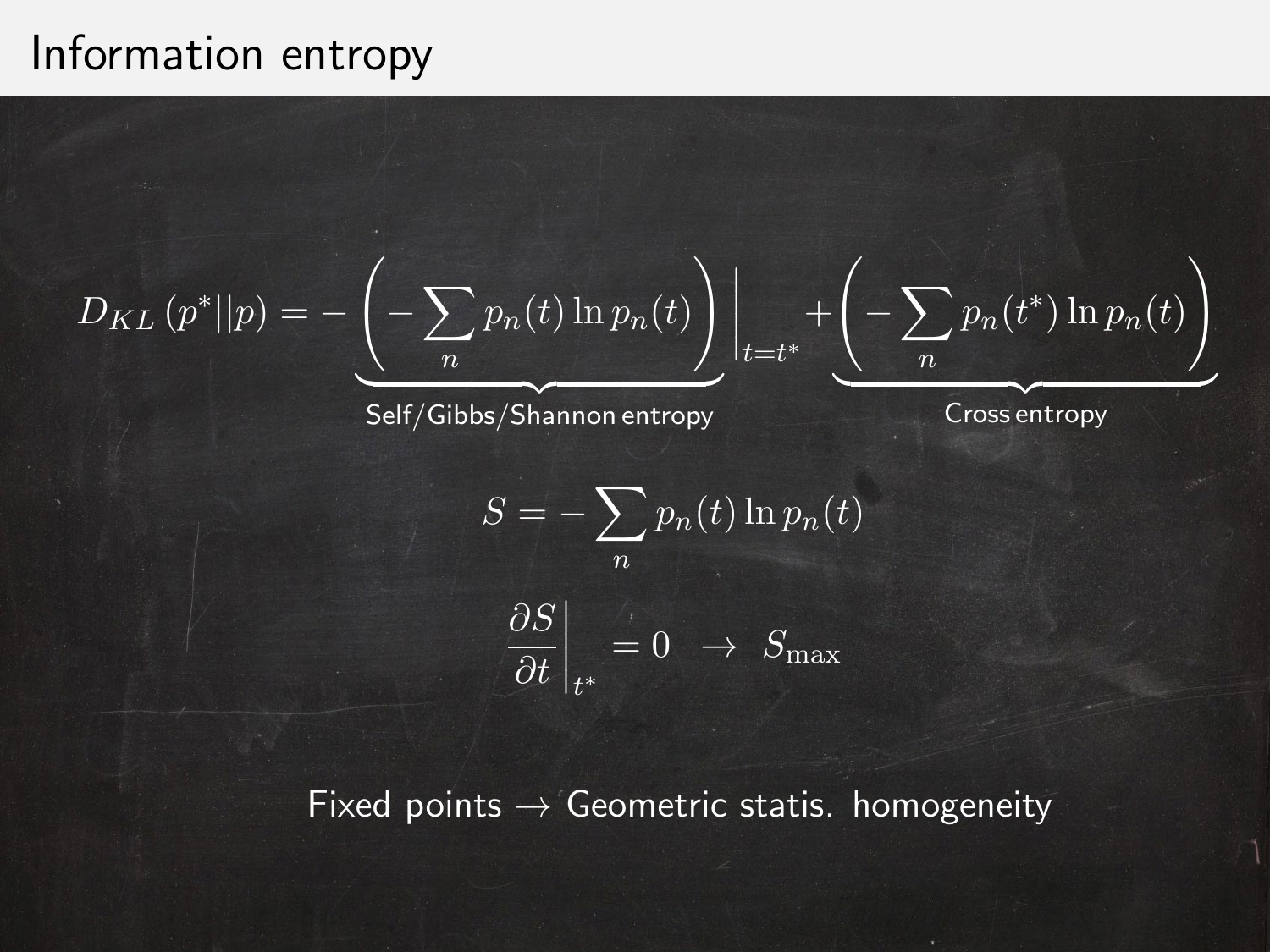## The rest?

 $\triangleright$  Matrix notation  $\rightarrow$  Grassmann manifold

 $G_m(H) := \{ \hat{P} \in Hom(H) : \hat{P} = \hat{P}^2, \hat{P} = \hat{P}^{\dagger}, Tr\hat{P} = m \in \mathbb{Z}_+ \},$ 

 $Tr \hat{P} = 1 \rightarrow$  Pure states,  $\hat{P} = |\Psi\rangle \langle \Psi|$ 

$$
|\Psi\rangle = \sqrt{p_-} |-\rangle + \sqrt{p_0} |0\rangle + \sqrt{p_+} |+\rangle,
$$

► Payoff matrix  $(\hat{\pi}){\rightarrow}$  Fitness matrix  $(\hat{F})$ ,  $F_{nn=}\sum\pi_{nr}p_{r}$  $\blacktriangleright$  Lax-type replicator equation

$$
\frac{\partial \hat{P}}{\partial t} = \left[\hat{\Lambda}, \hat{P}\right], \quad \hat{\Lambda} = \left[\hat{F}, \hat{P}\right]
$$

$$
i\frac{\partial \hat{P}}{\partial t} = \left[\hat{H}, \hat{P}\right], \quad \hat{H} = i\Lambda
$$

 $\triangleright$  SU(n) structure  $\rightarrow$  Evol. on Bloch sphere.